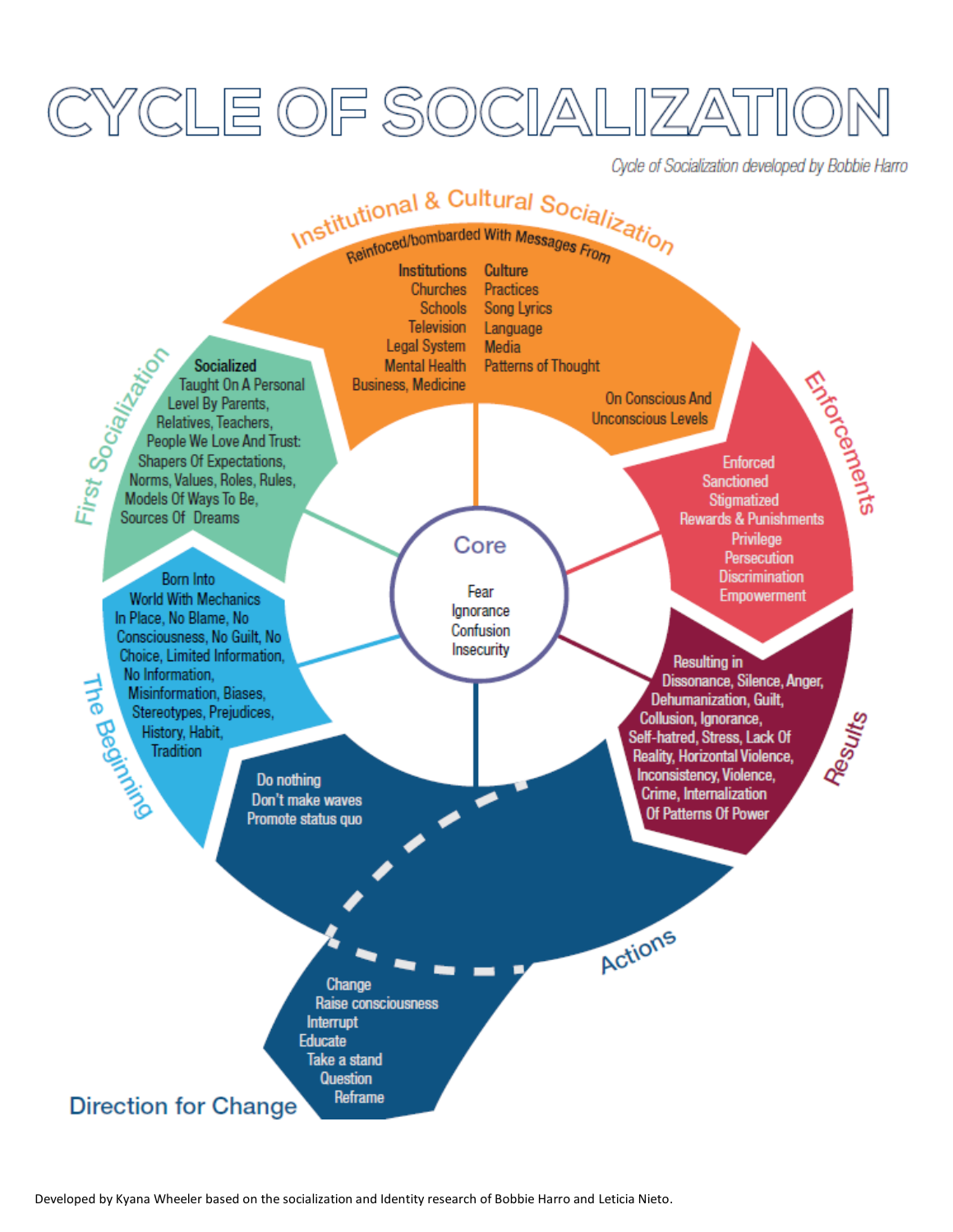Social identity groups are based on the relationships that people who share particular social identities (race, gender, class, sexual orientation, ability, etc.) have to systems of power (aka institutions and other types of systems). These relationships to systems of power either oppress members of these groups or provide them with privilege. Group identities may include group members' physical, cultural, and social characteristics. These identities are sometimes obvious and clear, sometimes not obvious and unclear, often self-claimed and frequently ascribed by others. Many social identities are personally claimed but may not be announced or easily ascribed visually. (These may include sexual orientation, religion and ability.) How identities are positioned in relation to institutions may change from country to country to reflect the socio-political climate of that country.

**Social Identities** are the portions of an individual's self-concept derived from the perceived membership to a social group. Social identity influences behavior by providing a framework for socializing. Many people have both agent and target group identities and positions. How these identities and positions overlap impacts our experience of the world and our life outcomes. Some social identities and positions may impact our experiences and life outcomes more than others.

**Target Identity g**roups are those social identity groups that are positioned as targeted by oppression, to be disenfranchised, subordinated, exploited and/or otherwise harmed.

**Agent Identity** groups are those social identity groups that are positioned to be afforded agency, advantaged, dominant and hold unearned privilege in society.

**Intersectionality** is a critical framework that recognizes the ways in which institutional oppressions exist in relationship to each other. Intersectionality acknowledges all categories of social-stratification, including non-target identities that might be considered dominant when viewed independently.

**Oppression** is the systematic mistreatment and exploitation of target groups that creates inequity and disparity for the target groups. There are different types of oppression attached to different target/agent groups. How an individual experiences oppression reflects the overlaps between their agent/target positioning. This may change from moment to moment and over time based on our immediate institutional or cultural context. At any given moment in time, it is possible to experience multiple forms of oppression/privilege or simultaneously experience oppression and privilege.

**Power** There are many definitions of power. The most common definition of Power used to identify the impacts of inequity in social justice work is: The ability to define reality for others and determine access to resources.

**Social Identity** functions at four main levels

- **Internalized Level:** the internalization of positive or negative stereotypes, values, images and ideologies perpetuated by the dominant norms in society about both agent and target groups.
- **Interpersonal Level:** from someone in an agent group toward someone in a target group (intentional or unintentional).
- **Institutional Level:** policies, practices, procedures and culture of an institution that work better for people in an agent group and cause harm to people in a target group, often unintentionally as an ingrained pattern of the status quo.
- **Structural Level:** the history, culture and current reality of a form of oppression across institutions and/or systems; when the institutional oppression of multiple institutions overlaps to form a web of oppression impacting people and communities targeted by that oppression. This includes implicit and explicit social narratives about that social identity group, such as those perpetuated by the media.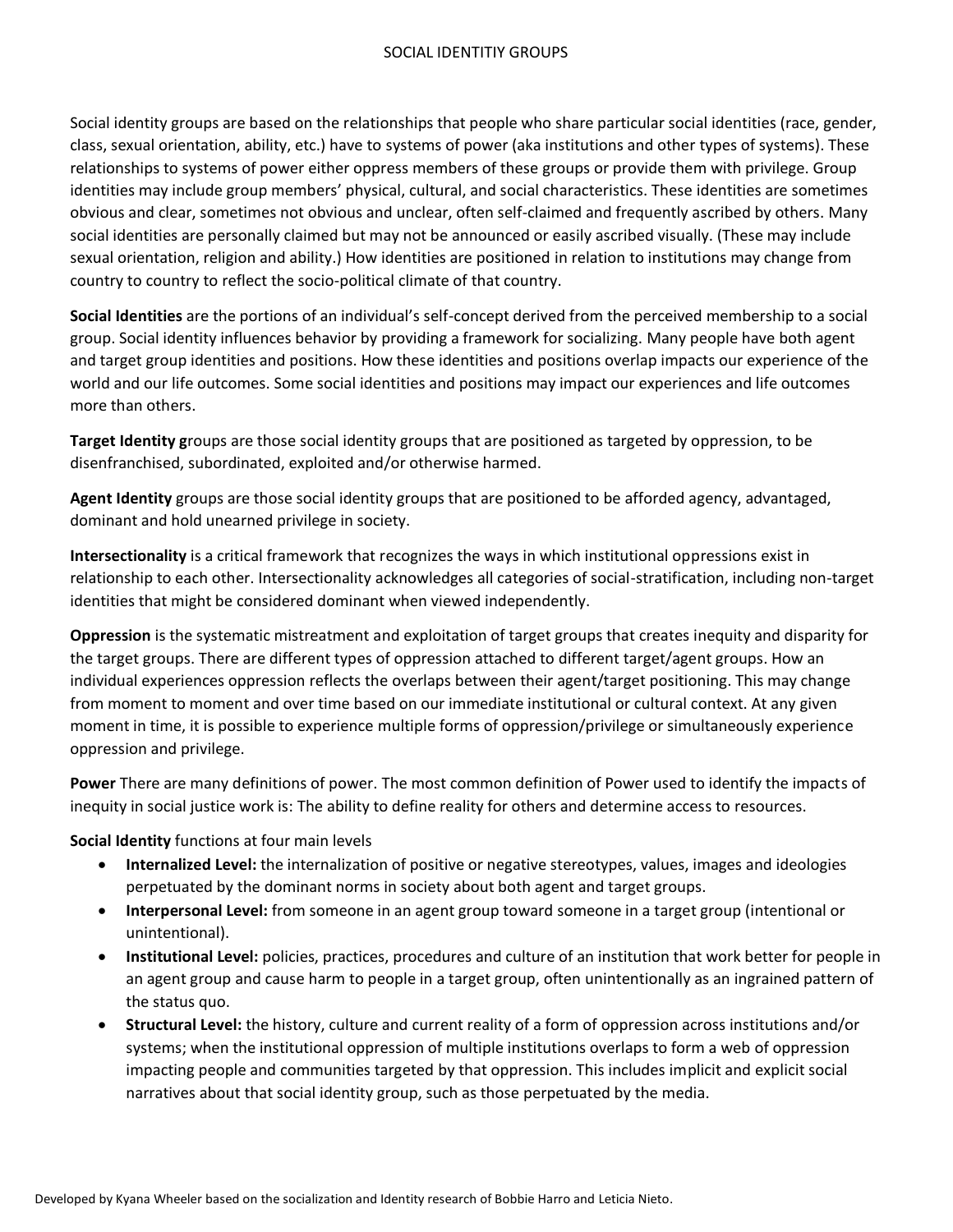## **ACTIVITY**

Complete the following chart by trying to match the *Types of Oppression* from the list below with the appropriate agent/target pairing. (Don't worry about "getting it right.") Afterward, reflect on the list and circle whether you are a target or agent for each oppression.

**Types of Oppression:** Nationalism, Racism, Christian Hegemony/Dominance, Ageism/Adultism, Colonialism, Heterosexism, Sexism, Classism, Elitism, Ableism

| <b>Agent</b>                                      | <b>Social Identity</b> | <b>Target</b>                                                                                                                                                     |  |
|---------------------------------------------------|------------------------|-------------------------------------------------------------------------------------------------------------------------------------------------------------------|--|
| White                                             |                        | Asian/Asian American and Pacific Islander, Indigenous,<br>Latino/a, Hispanic, Arab/Persian, Black, Black/African<br>or African American, Mixed-race, Multi-racial |  |
| Non-Indigenous                                    |                        | Indigenous                                                                                                                                                        |  |
| Non-Trans Men                                     |                        | Women, Transgender, Gender Non-conforming                                                                                                                         |  |
| Heterosexual                                      |                        | Lesbian, Gay, Bisexual, Asexual                                                                                                                                   |  |
| Formally Educated                                 |                        | Not Formally Educated                                                                                                                                             |  |
| Wealthy                                           |                        | Poor, Working Class                                                                                                                                               |  |
| Christian or Christian<br>socialized/acculturated |                        | Non-Christian                                                                                                                                                     |  |
| US born                                           |                        | Non-US born                                                                                                                                                       |  |
| Non-disabled                                      |                        | People with Disabilities (visible and invisible: physical<br>emotional, developmental, cognitive, etc.)                                                           |  |
| "Proper"/Fluent<br>English Speaker                |                        | English language learner, No English, Not "proper"<br>English, accented English                                                                                   |  |
| Middle Aged                                       |                        | Child, Youth, Young-adult, Elderly                                                                                                                                |  |

# **Agent and Target groups in the United States**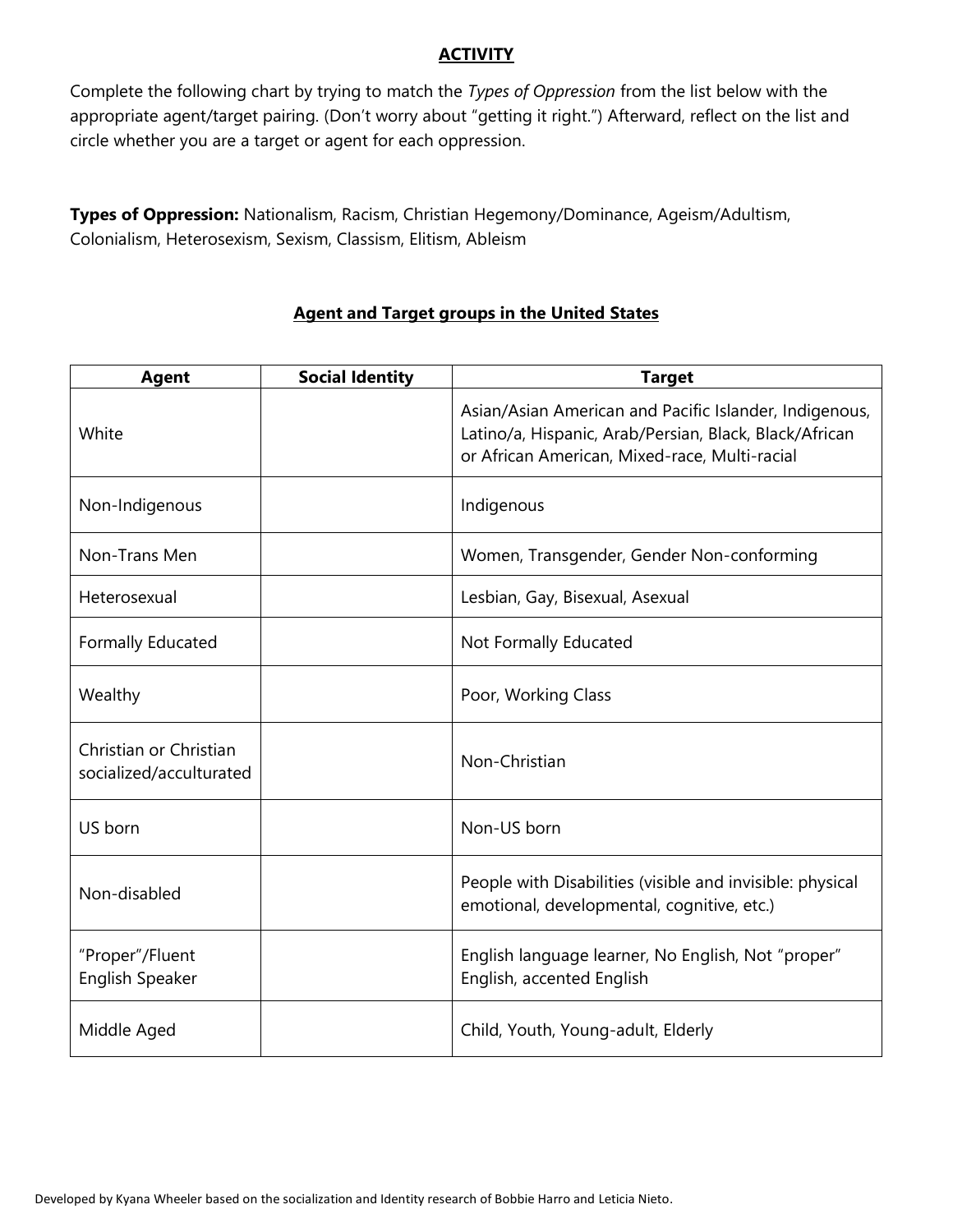### **REFLECTION**

*Please respond to the following five points of reflection.*

1. Circle where you are at in each of these social position categories. How did it feel to do that? What do you notice about where you are at?

2. Pick one of the social position categories in which you experience oppression. List/describe some of the ways that oppression impacts you at the interpersonal, institutional and structural levels. How have you internalized that oppression and what impact does that internalization have on your sense of yourself, of others and the world?

3. Pick one of the social position categories in which you experience agency or social privilege. List/describe some of the ways that agency or social privilege impacts you at the interpersonal, institutional and structural levels. How have you internalized that privilege or social agency, and what impact does that internalization have on your sense of yourself, of others and the world?

4. Pick one form of oppression other than racism. How is that oppression experienced at the institutional and structural levels? Be specific about how that oppression functions within different systems such as education, policing and criminal legal, employment, healthcare, arts and culture, housing, transportation, utilities, parks, insurance, government services in general, etc.

5. Now think about how that oppression is different for people of color and for white people. Notice how the *intersection* of that oppression and racism changes the experiences and impacts for people of color.